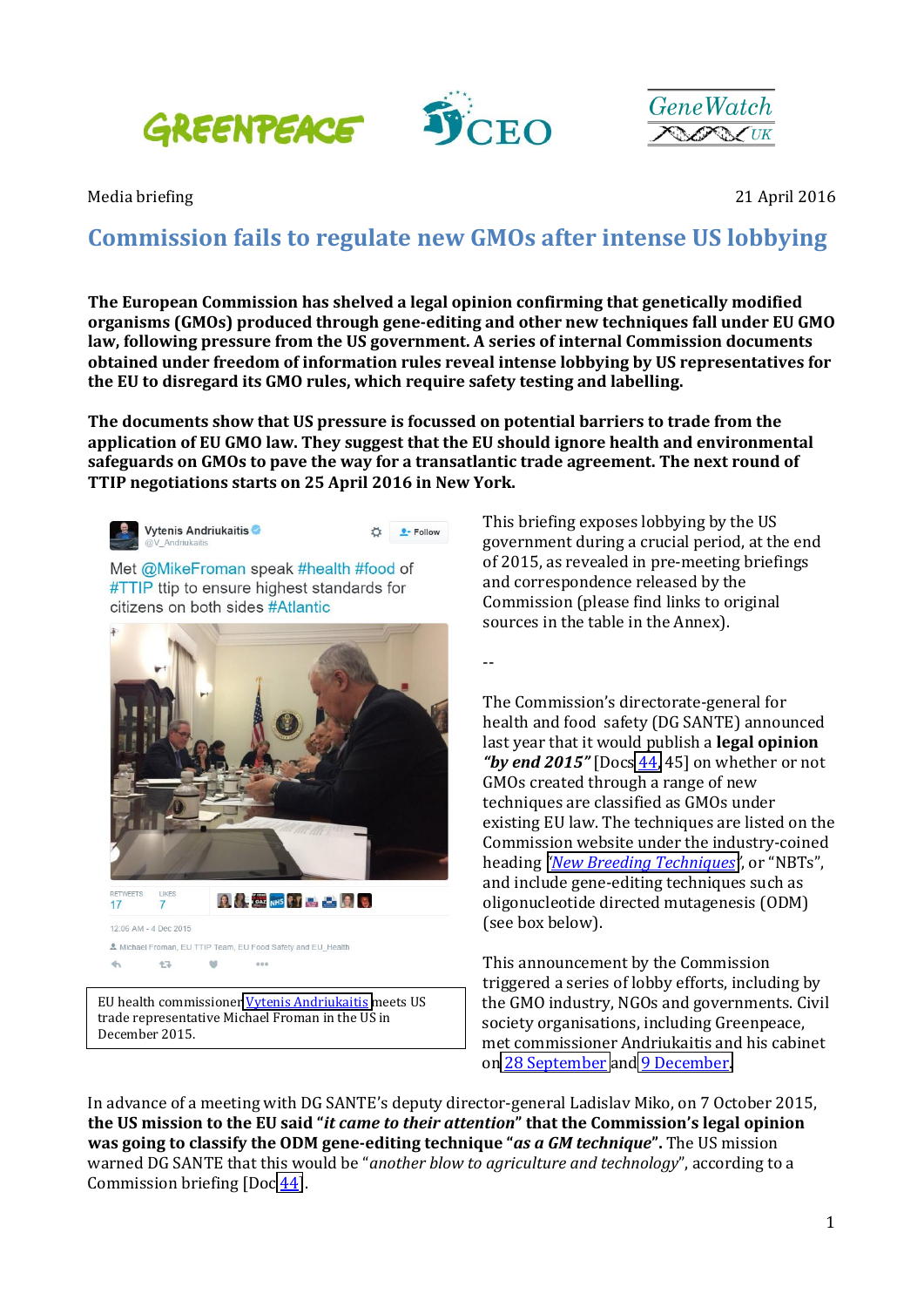Echoing this information, the European Seed Association (ESA) said in a position paper on 2 October 2015 that the Commission was going to apply "a strict process based legal interpretation with more techniques qualified as leading to GMOs" in order to limit its exposure to "potential legal challenges (by NGOs)". On ODM in particular, ESA stated that "the Commission (in particular the Legal Service) appears to be leaning towards a more restrictive interpretation" [Doc 7.3]. The paper was sent to DG SANTE on 8 October 2015 [Doc. 7.3] and to DG TRADE on 16 February 2016 [Doc AtD 2016-0861 Doct 5]. Members of ESA include US GMO companies Pioneer and Dow Seeds.

Both the US mission and ESA said the Commission's legal opinion would be released on 19 November 2015 [Docs 44 and 7.3]. This was the date of a planned meeting of EU member state GMO experts, according to ESA [Doc 7.3].

In a preparatory briefing ahead of a meeting with the US mission, DG SANTE suggested that Arunas Vinciunas, head of cabinet for EU health commissioner Vytenis Andriukaitis, "clarify that the conclusions will not be presented on November 19th, but later by the end of the year (no specific date has been fixed yet)" [Doc 44]. The "line to take" on the content of the legal opinion, for this and other meetings, was that "results cannot be anticipated" [Docs 42, 44, 45, 47].

The fact that the Commission documents do not reveal any details about its legal opinion is not surprising. DG SANTE was acutely aware of freedom of information requests by NGOs. As one Commission document says: "To be noted: (...) Corporate Europe Observatory (CEO), sent six requests for access to documents related to the issue of new breeding techniques in a period of a year time [sic] (end 2014 until today). (...) All the documents provided allowed the NGO to gather a good overview of the Commission's activities in the area of new breeding techniques" [Doc 42].

#### **Intense US lobbying**

"New breeding techniques" were on the agenda of at least three meetings between DG SANTE and US representatives between 7 and 28 October 2015. Commissioner Andriukaitis and US representatives also met on 23 and 25 November 2015, although it is unclear whether new GMOs were discussed. However, new GMOs were on the agenda for the commissioner's visit to the US between 30 November and 4 December 2015, where he also met US trade representative Michael Froman.

On 3 November, the US mission also sent a letter to the Commission warning it of "*uniustified* reaulatory hurdles" for "New Breedina Techniaues". It also rather ominously said that "different" regulatory approaches between governments to NBT classification would lead to potentially significant trade disruptions"  $[Doc 16]$ .

All these meetings took place just when the Commission was expected to be putting the final touches to its legal opinion, announced for the end of 2015. In January 2016, following the flurry of meetings with US representatives, the Commission said the opinion would be completed in the "first quarter of 2016". We are now in the second quarter of 2016, but the Commission has given no further timeline.

#### US position guided by industry

US companies are heavily involved in gene-editing, including ODM. Cibus, a US company, has already brought a herbicide-resistant oilseed rape engineered through ODM to the US market. The so-called SU Canola was grown on 4,000 hectares in 2015. Cibus has tried to bypass the EU process by getting EU national authorities to classify ODM as non-GM. Dow Chemicals and DuPont, two US companies that recently merged into DowDuPont, also have a strong interest in gene-editing, as documented by their recent patent applications in the field.

The US government has a long record of backing GMO companies, which often turn to the US trade representative (USTR) for help with overseas markets. In 2014, an unnamed US trade official chaired a lobby meeting of US and EU GMO companies with the European Commission delegation in Washington [Doc 31]. More recently, GM soy producers asked the USTR to pressure the Commission to speed up the approval of Monsanto GM soybeans.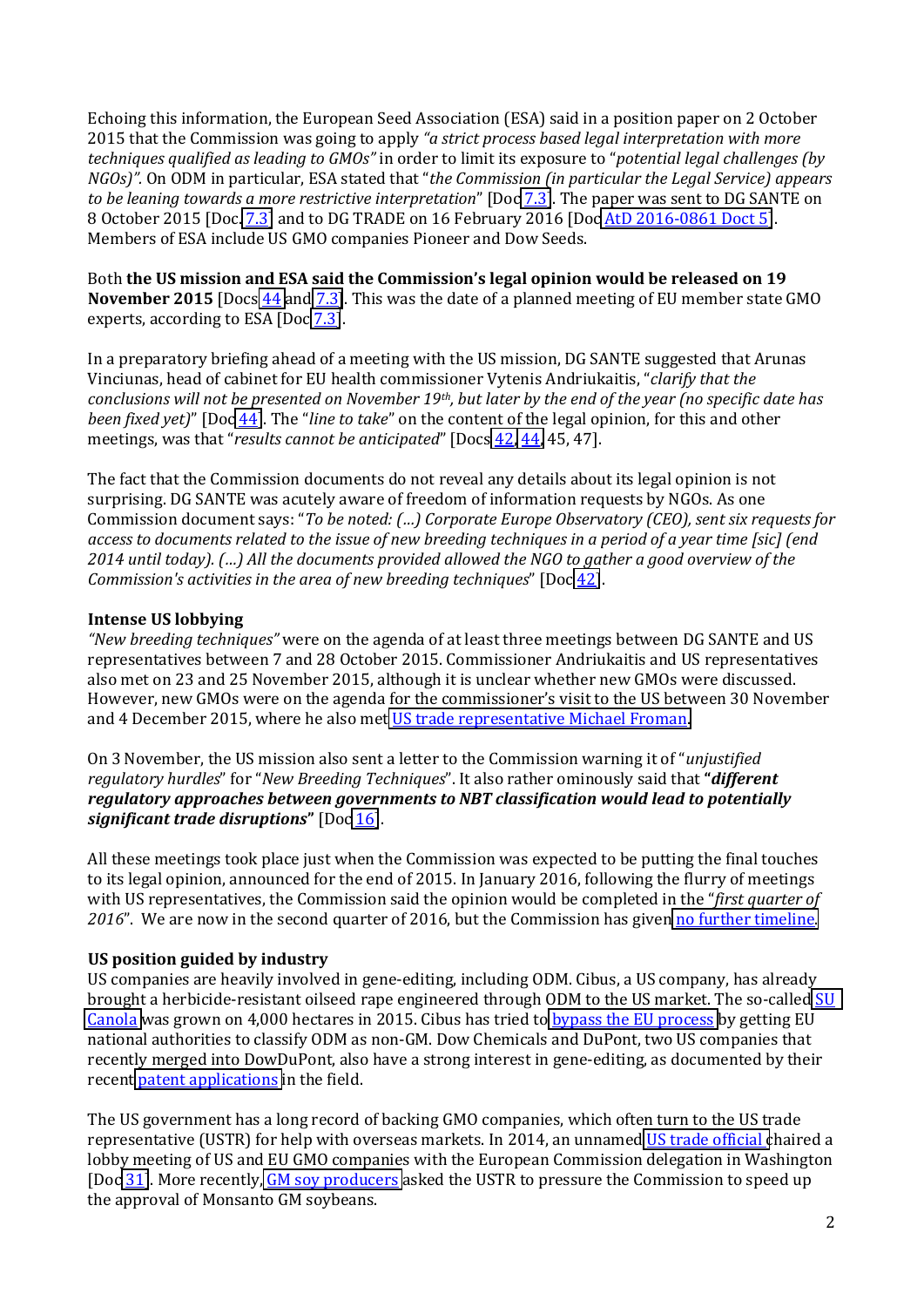#### **What is gene-editing?**

Gene-editing covers a range of new laboratory techniques to modify the DNA of a living organism.!

Most gene-editing techniques use enzymes to 'cut' parts of the genome. The genome then 'repairs' itself. The result is an insertion, replacement or removal of bits of DNA. Unintended DNA cuts or other gene alterations can also occur, with unknown consequences. These techniques include zinc finger nucleases (ZFN), transcription activator-like effector nucleases (TALENs) and the clustered regularly interspaced short palindromic repeat (CRISPR) systems.

Another gene-editing technique involves the introduction of short strands of synthetic DNA that triggers cells to modify their DNA to match the introduced fragments. This technique is oligonucleotide directed mutagenesis (ODM).

The gene-editing process is not well understood, especially in plants. It can result in negative effects on the environment, and human and animal health. As little is known about how these techniques actually work, it is difficult even to *identify potential hazards*.

#### **TTIP'a'threat'to EU'standards**

The USTR has complained that EU GMO policies "restrict the importation and use of U.S. agricultural *commodities derived from agricultural biotechnology*". He said: "The United States continues to press the EU for fundamental improvements in its regulatory system with the goal of normalizing trade in agricultural products derived from modern biotechnology."

The main objective of TTIP is to harmonise transatlantic rules in a range of areas – including food and consumer product safety and environmental protection. These rules vary widely between the EU and the US (see box below). **NGOs have warned that TTIP would not only stop further regulation, it would'also'stop'proper'application'of'current'EU'standards.**

Civil society organisations, small-scale farmers and the organic sector have called on the Commission to apply EU GMO law to all products of genetic engineering, including new breeding techniques.

#### **GMO'regulation'Ȃ differences between'the'US'and'the'EU'**

The EU has a set of GMO laws that require case-by-case risk assessment, detectability and labelling of GMOs. The term GMO is defined as any organism, with the exception of humans, "*in which the genetic material (DNA) has been altered in a way that does not occur naturally by mating or natural recombination*<sup>*"*</sup>. Gene-edited plants and animals should be covered by the law, according to recent legal opinions by EU legal experts Tade Spranger and Ludwig Krämer.

In the US, GMOs are not systematically tested and can even be placed on the market without any form of testing. Labelling is not required and the Food and Drug Administration (FDA) only recently rejected a "citizen petition" to require mandatory labelling. Gene-edited plants and animals are mostly unregulated. US regulators ruled that Cibus' SU Canola is exempt from regulation. US rules governing GMOs are currently under review.

#### **Contacts**

Greenpeace: Franziska Achterberg: +32 (0)498 362403, franziska.achterberg@greenpeace.org **Corporate Europe Observatory:** Nina Holland: +32 (0)466 294 420, nina@corporateeurope.org GeneWatch UK: Dr Helen Wallace: +44 (0)7903 311584, [mail@genewatch.org](mailto:mail@genewatch.org)